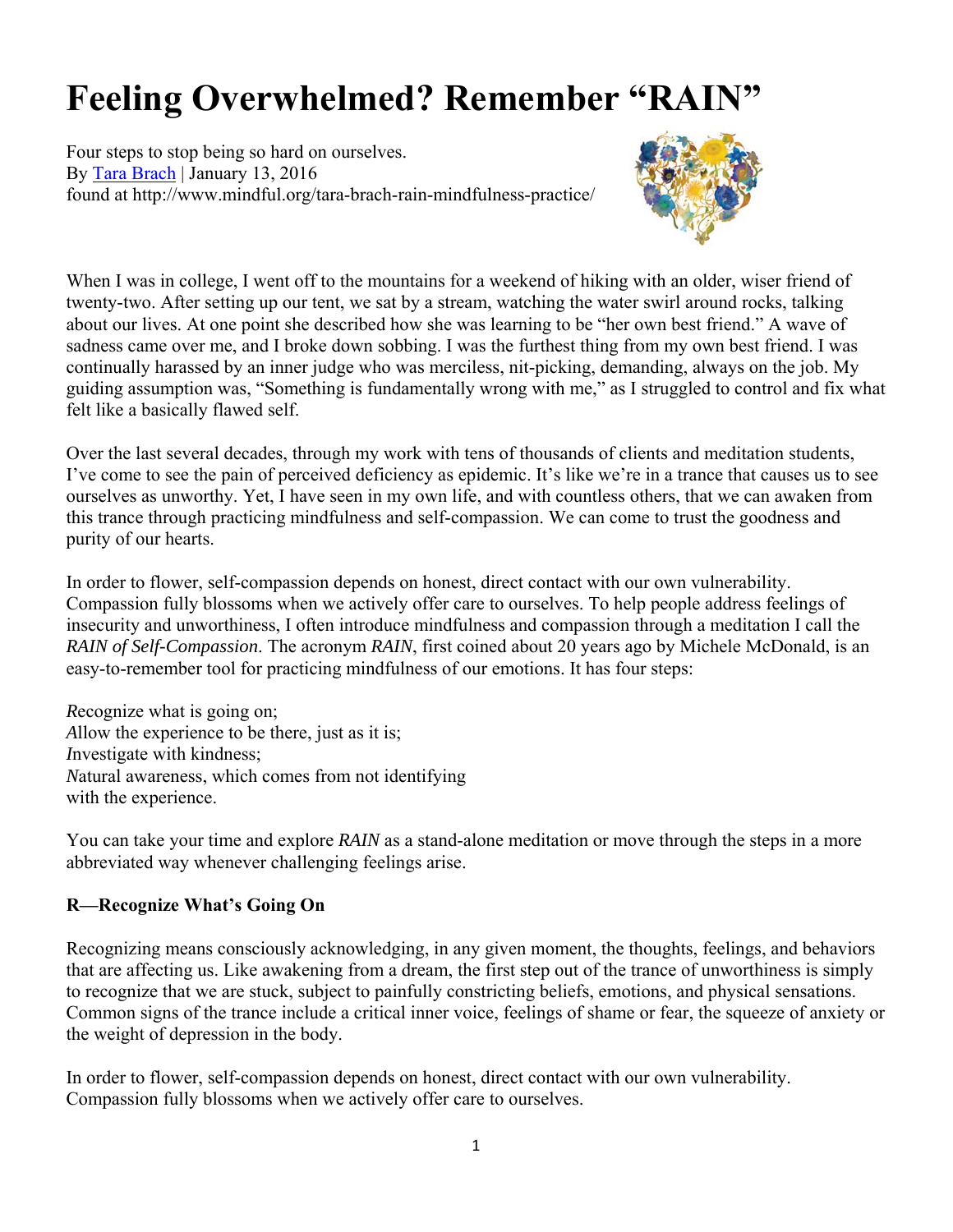Different people respond to the sense of unworthiness in different ways. Some might stay busy, trying to prove themselves valuable; others, fearful of failure, may become discouraged or even paralyzed. Still others may resort to addictive behaviors to avoid facing their shame and fear. Any of these strategies can lead to either defensive or aggressive behavior with others, or unhealthy attachment.

Some of us are at war with ourselves for decades, never realizing how our self-judgment and self-aversion keep us from finding genuine intimacy with others or enjoying our lives. One palliative caregiver reports that a key regret of the dying is not having been true to themselves. Rather than listening to and trusting our inner life, most of us try to live according to the expectations of others, which we internalize. When we inevitably fall short of the mark, we condemn ourselves.

Though it may sound depressing or overwhelming, learning to recognize that we are at war with ourselves is quite empowering. One meditation student described the trance of unworthiness as "…the invisible and toxic gas I am always breathing." As he became increasingly mindful of his incessant self-judgment and feelings of inadequacy, his aspiration to free himself from his painful inner prison grew.

## **A—Allowing: Taking a Life-Giving Pause**

Allowing means letting the thoughts, emotions, feelings, or sensations we have recognized simply be there. Typically when we have an unpleasant experience, we react in one of three ways: by piling on the judgment; by numbing ourselves to our feelings; or by focusing our attention elsewhere. For example, we might have the sinking, shameful feeling of having been too harsh in correcting our child. But rather than allowing that feeling, we might blame our partner for not doing his or her part, worry about something completely different, or decide it's time for a nap. We're resisting the rawness and unpleasantness of the feeling by withdrawing from the present moment.

We allow by simply pausing with the intention to relax our resistance and let the experience be just as it is. Allowing our thoughts, emotions, or bodily sensations simply to be doesn't mean we agree with our conviction that we're unworthy. Rather, we honestly acknowledge the presence of our judgment, as well as the painful feelings underneath. Many students I work with support their resolve to let it be by silently offering an encouraging word or phrase to themselves. For instance, you might feel the grip of fear and mentally whisper yes in order to acknowledge and accept the reality of your experience in this moment.

Victor Frankel writes, "Between the stimulus and the response there is a space, and in this space lies our power and our freedom." Allowing creates a space that enables us to see more deeply into our own being, which, in turn, awakens our caring and helps us make wiser choices in life. For one student, the space of allowing gave her more freedom in the face of urges to binge eat. In the past, whenever she felt restless or anxious at night, she'd start thinking of her favorite food—trail mix—then mindlessly consume a half pound of it before going to bed, disgusted with herself. Learning to recognize the cues and taking a pause interrupted the pattern. While pausing, she would allow herself to feel the tension in her body, her racing heart, the craving. Soon, she began to contact a poignant sense of loneliness buried beneath her anxiety. She found that if she could stay with the loneliness and be gentle with herself, the craving passed.

## **I—Investigating with Kindness**

Investigating means calling on our natural curiosity—the desire to know truth—and directing a more focused attention to our present experience. Simply pausing to ask, what is happening inside me?, can initiate recognition, but investigation adds a more active and pointed kind of inquiry. You might ask yourself: What most wants attention? How am I experiencing this in my body? Or What am I believing? What does this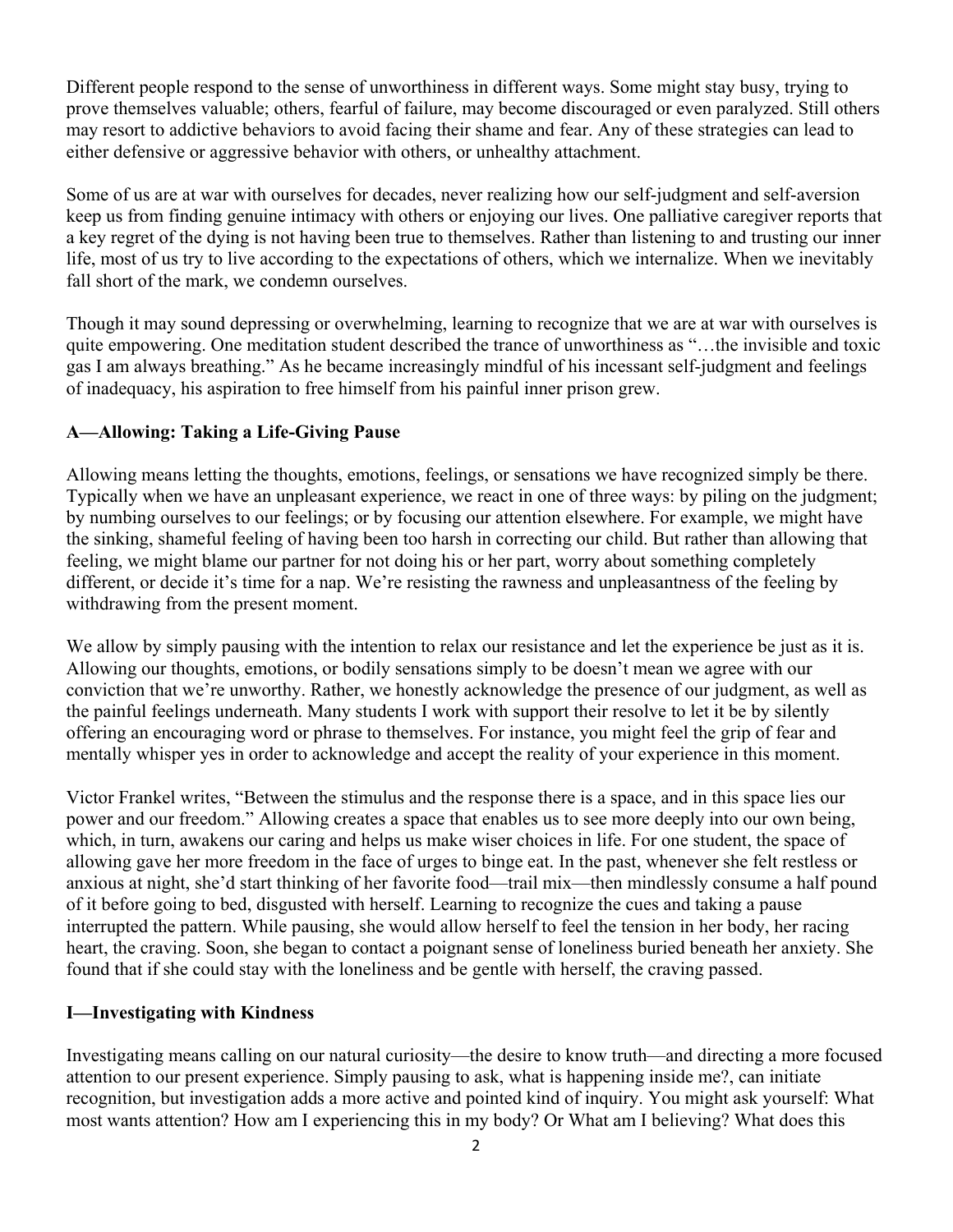feeling want from me? You might notice hollowness or shakiness, then discover a sense of unworthiness and shame masked by those feelings. Unless you bring them into awareness, your unconscious beliefs and emotions will control your experience and perpetuate your identification with a limited, deficient self.

Poet Dorothy Hunt says that we need a "…heartspace where everything that is, is welcome." Without such an attitude of unconditional care, there isn't enough safety and openness for real investigation to take place. About ten years ago I entered a period of chronic illness. During one particularly challenging period of pain and fatigue, I became discouraged and unhappy. In my view I was terrible to be around—impatient, selfabsorbed, irritable, gloomy. I began working with *RAIN* to recognize these feelings and judgments and to consciously allow the unpleasantness in my body and emotions to just be there. As I began to investigate, I heard an embittered voice: "I hate living like this." And then a moment later, "I hate myself!" The full toxicity of self-aversion filled me.

Not only was I struggling with illness, I was at war with the self-centered, irritable person I believed I had become. Unknowingly, I had turned on myself and was held captive by the trance of unworthiness. But in that moment of recognizing and allowing the suffering of self-hatred, my heart began to soften with compassion.

Here's a story that helps to describe the process I went through. Imagine while walking in the woods you see a small dog sitting by a tree. You bend down to pet it and it suddenly lunges at you, teeth bared. Initially you might be frightened and angry. But then you notice one of its legs is caught in a trap, buried under some leaves. Immediately your mood shifts from anger to concern. You see that the dog's aggression sprang from vulnerability and pain.

This applies to all of us. When we behave in hurtful, reactive ways, it's because we're caught in some kind of painful trap. The more we investigate the source of our suffering, the more we cultivate a compassionate heart toward ourselves and others.

When I recognized how my leg was in a trap—sickness compounded with self aversion— my heart filled with sorrow and genuine self-care. The investigating deepened as I gently put my hand over my heart—a gesture of kindness— and invited whatever other feelings were there to surface. A swell of fear (uncertainty for my future) spread through my chest, followed by an upwelling of grief at losing my health. The sense of self-compassion unfurled fully as I mentally whispered, It's all right, sweetheart, and consciously offered care to the depths of my vulnerability, just as I would to a dear friend.

Compassion arises naturally when we mindfully contact our suffering and respond with care. As you practice the *RAIN* of Self-Compassion, experiment and see which intentional gesture of kindness most helps to soften or open your heart. Many people find healing by gently placing a hand on the heart or cheek; others, in a whispered message of care, or by envisioning being bathed in warm, radiant light. What matters is that once you have investigated and connected with your suffering, respond by offering care to your own heart. When the intention to awaken self love and compassion is sincere, the smallest gesture—even if, initially, it feels awkward— will serve you well.

## **N—Natural Loving Awareness**

Natural loving awareness occurs when identification with the small self is loosened. This practice of nonidentification means that our sense of who we are is not fused with any limiting emotions, sensations, or stories. We begin to intuit and live from the openness and love that express our natural awareness.